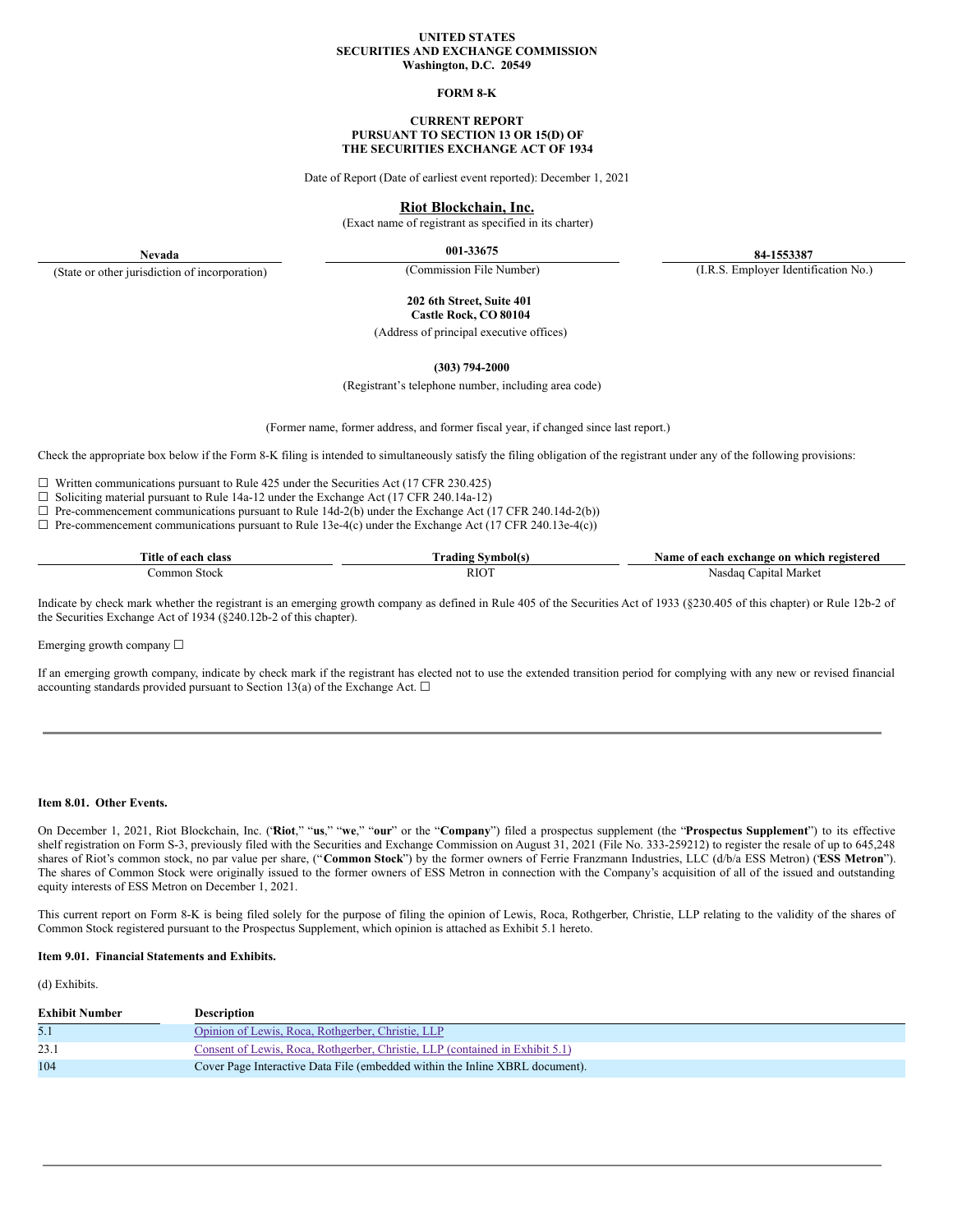# **S I G N A T U R E**

Pursuant to the requirements of the Securities Exchange Act of 1934, as amended, the registrant has duly caused this report to be signed on its behalf by the undersigned hereunto duly authorized.

RIOT BLOCKCHAIN, INC.

By: */s/ Jef rey McGonegal*

Jeffrey McGonegal Chief Financial Officer

Date: December 1, 2021